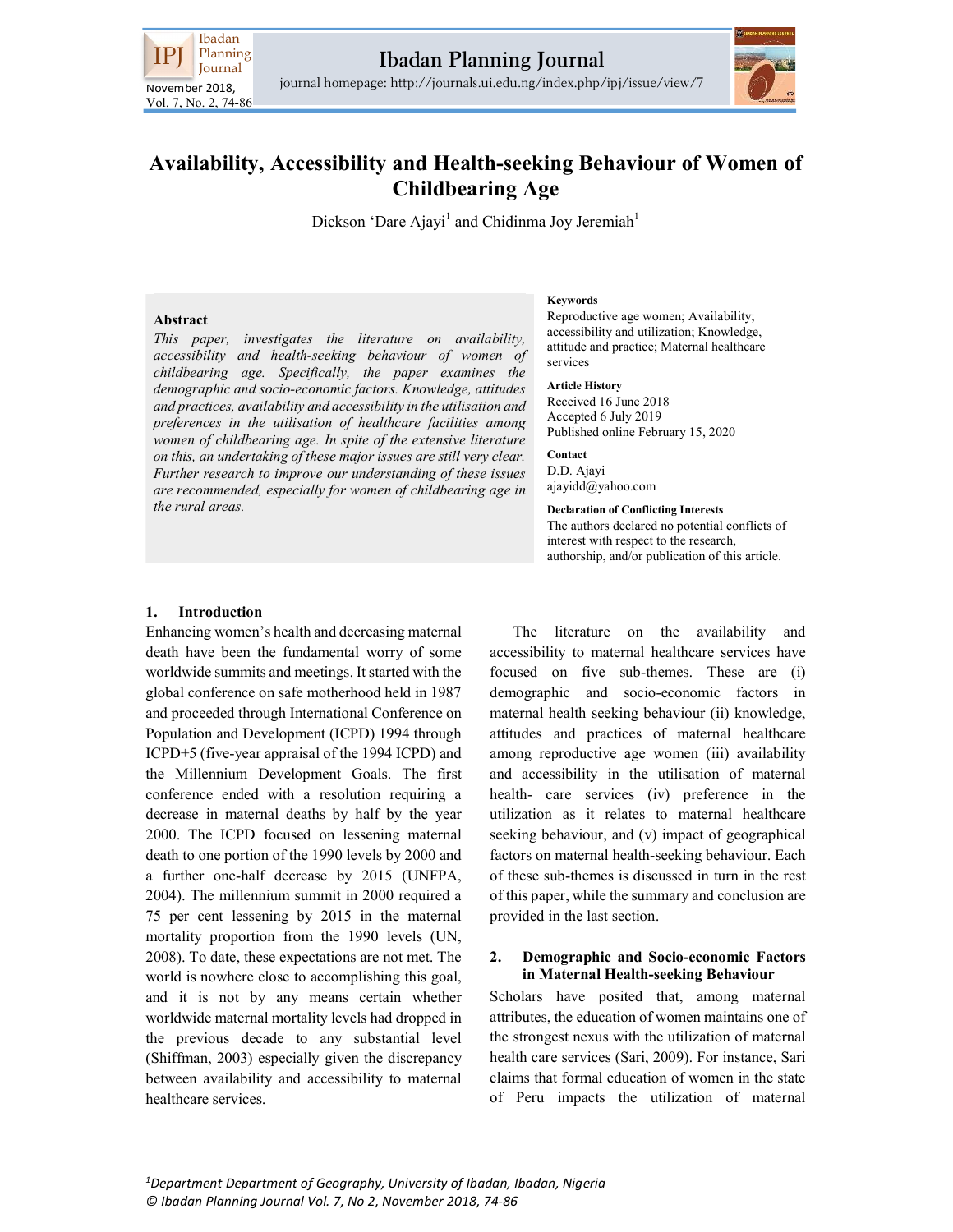healthcare services positively. Elo (1992), using both the cross-sectional and fixed effects model, controlling for service availability and the socioeconomic status of the family unit, affirmed the significance of maternal education on the usage of both pre-birth care and delivery assistance. In the same vein, Raghupathy (1996) demonstrated that maternal education has a critical effect on the utilization of maternal healthcare services. This suggests that the chances of utilizing pre-birth care and formal delivery are substantially more prominent for women with primary education, when compared to the uneducated one in Thailand.

The literature has also indicated that mothers who have undergone the process of formal education have more significant consciousness of the presence of maternal health services and profited in utilizing such services. The implication of this is that educated mothers gain better knowledge and information on modern-day health treatments and have more noteworthy utilities to create an understanding surrounding certain diseases. As education empowers women, they have more prominent certainty and capacity in utilizing the present day healthcare services for themselves and their children (Caldwell, 1979; Schultz, 1984). To this end, education of women reflects a higher expectation for everyday life and access to monetary and different assets, since better educated women will probably prefer marrying wealthier men or have increased income themselves (Schultz, 1984). Be this as it may, some scholars have argued against the postulation that education alone should not be perceived as the sole sine qua non for determining maternal healthcare seeking behaviour. For instance, Kyomuhendo (2003) submits that regardless of an ideal and empowering policy environment with all inclusive essential education and the avoidance of the centralization of health services, there has not been an expansion in the use of emergency obstetric care by women in Uganda. This is on the ground that women's health care seeking-behaviour was not the consequence of individual preferences or decisions but rather conditioned by community poverty, norms and tradition. Put differently, women's health careseeking behaviour is conditioned by certain factors that incapacitate women from seeking appropriate healthcare services with regard to their peculiarity.

Another perspective to this is that the degree of the husband's education reflects the tastes and preferences for healthcare services usage by women. The husband's state of mind towards modern- day healthcare services could impact the wife's choice. Caldwell (1986) has posited that men with higher educational background may assume a more essential part in childcare choices than men with less education. Shariff and Singh (2002) note that, in India, maternal education has a very significant effect on the likelihood of health care use. and the education of the man expands the likelihood of prenatal and postnatal care use by 10 percent and 8 per cent respectively and demonstrated that the likelihood of the utilisation of trained medical personnel at the period of delivery by 7 per cent.

The existing literature in developing climes has demonstrated the critical part of media platforms (radio, television and social media outlets) in disseminating information on health-related issues. Obermeyer (1993) in Morocco and Tunisia, asserts that sitting in front of the television week by week is related with a rise in the probability of both prenatal care and hospital facility delivery. Three sources of information are normally utilized: radio, television, daily papers and magazines. The kind of exposure that women have through various media outlets, such as the radio, television and daily papers, fundamentally expands the usage rates for all services in India (Shariff and Singh, 2002). Available statistics indicated the existence of 5 per cent expansion in the likelihood of the utilisation of ante-natal care.

The autonomy that women enjoy in decision making has a major effect on maternal healthseeking behaviour. The ability of women to take decisions and exercise control over their health impacts their behavioural posture on health seeking and utilization of healthcare facilities. Sari (2009) puts it thus:

Autonomy has been characterized as the ability to control one's personal environment through control over resources and information in order to care for a woman who often listens to the radio contrasted with a woman who does not settle on choices about one's own particular concerns or about close relatives. -p.25

Similarly, Bloom, Wypij and Grupta (2001) note that women's autonomy can be conceptualized as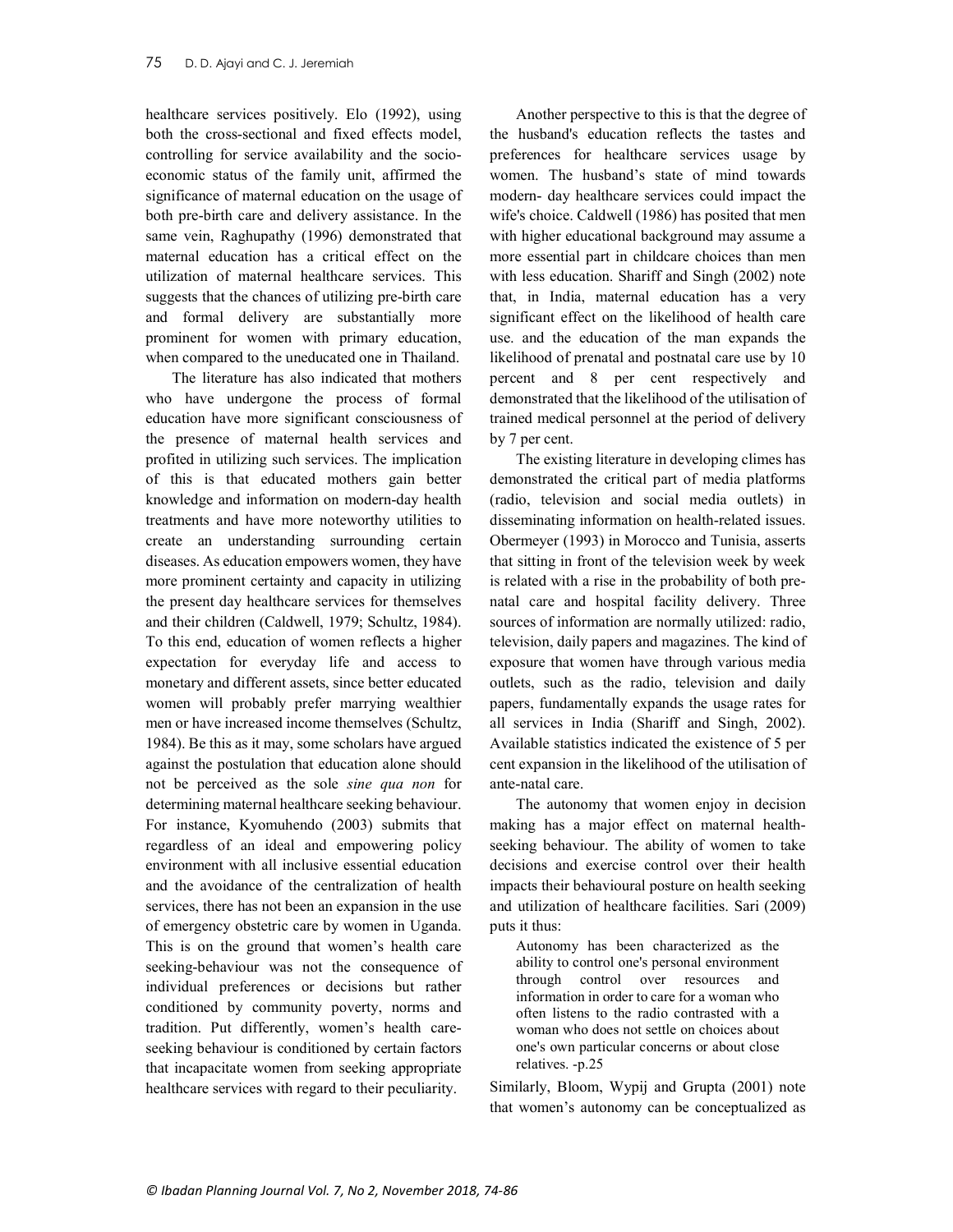their capacity to decide occasions in their lives, despite the fact that men and other women might be against their desires. The relationship between women's autonomy and the utilisation of health facilities cannot be severed. There are several dimensions of autonomy that can impact women's service use and choice. These include freedom of movement, basic leadership power and control over capital. Citing the experience of North Indian city, they argue that it has been demonstrated that women's autonomy, as measured by the degree of a women's freedom of movement, seems, by all accounts, to be a noteworthy determinant of maternal healthcare usage among the poor to middle class women.

Woldemicael (2007) examined distinctive dimensions of women's basic leadership self-rule and relationship to maternal and child healthcare use. Basically, most autonomy indicators are vital predictors of maternal health in spite of the fact that the quality and measurable importance change by healthcare usage outcome and country. At times significance is lost when socio-economic indicators are held steady. The leadership role of women in seeing family or relatives on utilization of antenatal care and child immunization is especially amazing. Again, the loss of centrality of different measurements of women's decision-making when socio-economic variables were controlled demonstrated that some health-seeking practices are more subject to socio-economic factors like education and employment. Most socio-economic indicators had solid impact on the two women's basic leadership independence and on use of maternal and child health services use. These findings propose that both women's self-sufficiency and socio-economic indicators ought to be analysed with a view to understanding the determinants of maternal and child care services usage.

The issue of women's dependence on men for monetary survival is undoubtedly a major barrier to women's control over their conceptive behaviour in Third World nations. Enhancing or encouraging the participation of women in the economic life of their family units and groups may be the way to their accomplishing a kind of 'authority' on their conceptive well-being. Access to employment opportunities has been identified as a crucial factor that increases women's economic or financial status and thus conceptive health status. This is so because

it brings issues to light and gives new thoughts, behaviour and openings through connection with other individuals outside the home and group (Sharma, Sawangdee and Sirirassamee, 2007). Sharma et al. (2007), observed that employment may not really be related with more prominent subscription to certain maternal health services. The experience of Nepal points to the fact that nonworking women might be in an ideal situation compared to working women. With regard to developing nations, women's work is to a great extent destitution-prompted and is probably going to negatively affect the use of maternal health services.

The husband's occupation can represent family wage or societal position; expanded wage positively affects utilisation of present day health services (Elo, 1992). Differential usage of health services by various women is a manifestation of the occupation of their husbands. Paul and Rumsey (2002), in their study on provincial Bangladesh, demonstrated that fathers employed in non-agricultural occupations picked trained personnel for delivery more frequently than fathers who were ranchers or individuals from other occupations. Chakraborty, Islam, Chowdhury and Bari (2002) in their study on Bangladesh, submit that women whose spouses work in business or services are destined to be the clients of expert healthcare services to treat their complications.

Older and youthful women have diverse experiences and age impacts their behaviour on seeking healthcare. Raghupathy (1996) asserts that a higher number of younger women will more probably use present-day healthcare facilities than older women, since they probably have more exposure to knowledge of modern health, more access to education while older women have accumulated knowledge based on experience on maternal healthcare. In this manner, they are liable to have more certainty about pregnancy and labour or they might be less comfortable with current medication and more hesitant to exploit accessible services. As a result, they may give less significance to get institutional care. The experienced and abilities gained by more seasoned women ought to affect the utilisation of health services. Sharma et.al. (2007) in a study in Nepal, demonstrated that women more than 35 years were less inclined to use pre-natal care; however they were more prone to use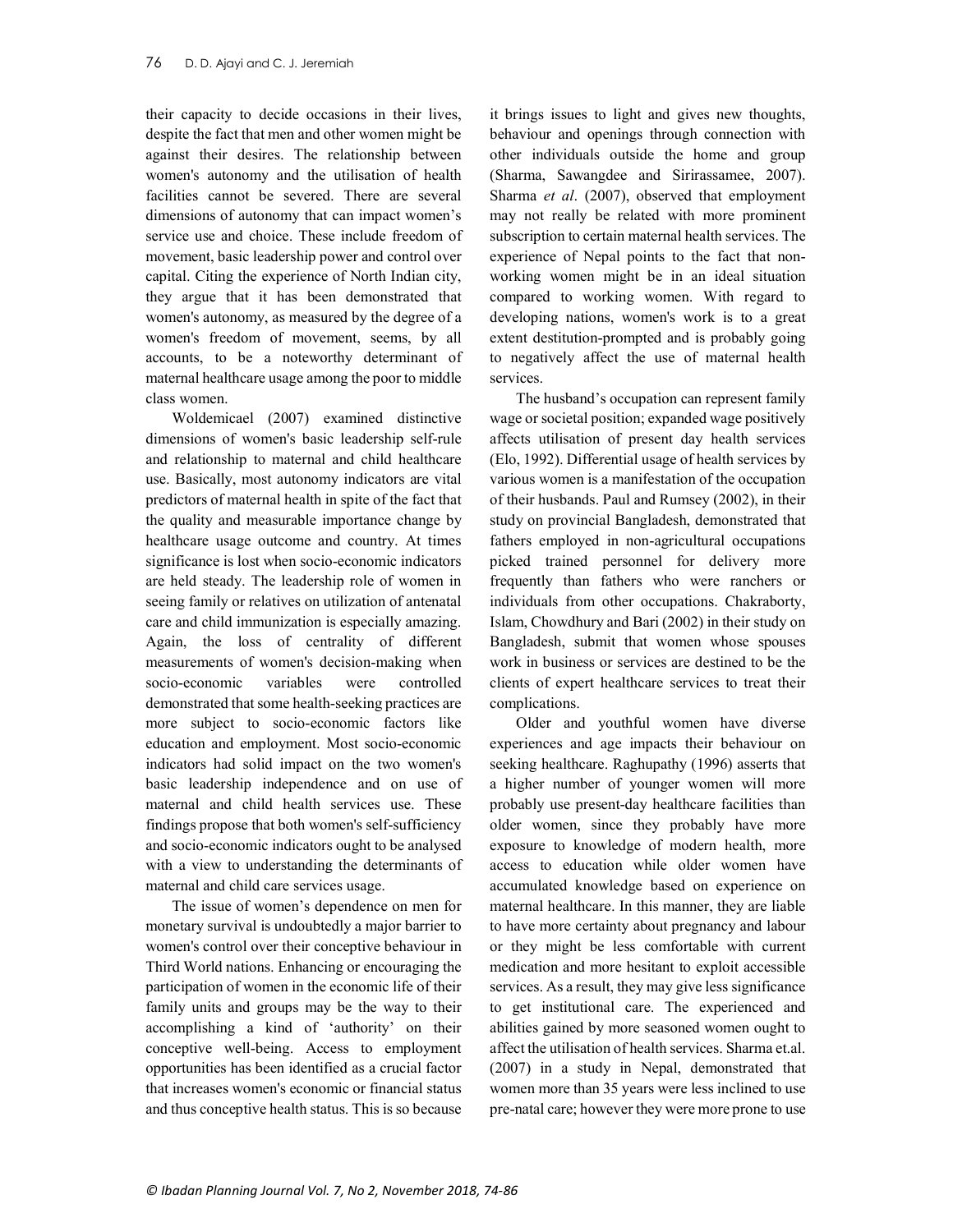delivery and post-natal care. Paul and Rumsey's (2002) study in Bangladesh showed that the kind of professional attention women get at delivery did not vary essentially with the age of the mother. In Philippines, more educated mothers have a tendency of having less conventional visits both in urban and rural areas and to expand their private visits in urban regions (Wong, Popkin, Guilkey and Akin, 1987).

Place of residence has also been shown to be a vital indicator of the utilization of present-day healthcare resources for childbirth. Paul and Rumsey (2002) aver that a higher proportion of births in urban areas occur in modern healthcare facilities as against the rural areas. Obermeyer (1993) in Morocco claims that, residence is the most grounded indicator of utilization of maternal health services, with urban women a few times more inclined to utilize health services. In Philippines, urban and rural women contrasted altogether in the sorts of pre-natal medical care often used. For the urban women, the most commonly used type of care was modern public, while rural women often used traditional practitioners. Generally, about 38% of the rural and 59% of the urban women had modern pre-natal medical care. The place of residence of women is important when defining women's use of maternal healthcare (Wong et al; 1987). It can also be described through the availability of health facilities. It is very clear that generally, medical facilities are more readily accessible in urban than rural areas. Also, urban women tend to be more educated and, as such, have greater knowledge about the advantages of maternal healthcare.

Studies have revealed that there is a serious negative relationship between birth order and the use of healthcare services in modern times. There are, perhaps, three possible explanations for this. It has been demonstrated that women with first child pregnancy were more careful about subsequent pregnancies and, as a result, sought out trained medical professionals. It has also been confirmed that, as the number of children born increases, women may tend to believe that modern health- care is not necessary and tend to rely more on past experiences and knowledge. In the same vein, a higher birth order indicates a greater family size and, as such, lower resources (both time and money) available to seek formal healthcare. Celik and Hotchkiss (2000) found that Turkey women who

were delivered of their first children were found to be more likely to use pre-natal care and professional assistance during delivery than women with more than two children.

Babalola (2014), in a multilevel analysis of observational data derived from mortality, morbidity and service utilization survey, investigated the compelling and propelling factors associated with utilization of maternal health services (MHS) in Haiti from 2007 to 2012. The results showed strongest adjusted predictors, which included child's birth rank, household poverty, and community media saturation. Significant clustering of use of MHS existed at the community level. Therefore, efforts to promote maternal healthcare services should identify and pay special attention to the needs of uneducated women, address the distance-decay phenomenon, and improve access for the poor. Community mobilization efforts designed to change norms hindering the use of MHS were also relevant.

Oyewale and Mavundla (2015) assessed the social and economic variables that contribute to exclusion of women from maternal health benefits in the capital city of Nigeria. They found that there were some variations in the utilization of maternal healthcare services, in the antenatal care, delivery care, postnatal care and contraceptive services among women with different socio-economic characteristics. The payment system for maternal healthcare services was regressive. There were inconsistencies in the predictive effect of the socioeconomic characteristics of women (age, education, birth order, location of residence, income group and coverage by health insurance) on maternal healthcare service utilization when considered independently with the exception of birth order, which showed consistent effect. In other words, the socio-economic characteristics of women are predictive factors of utilisation of maternal healthcare services.

Similarly, Shah and Bélanger (2011), based on two waves of the National Family Health Surveys, investigated the effect of maternal characteristics on women's likelihood of using prenatal and delivery healthcare services among two groups of tribal women in 1998-99 and 2005–06, respectively. The results revealed that tribal women in the northeastern states of India are more likely to utilize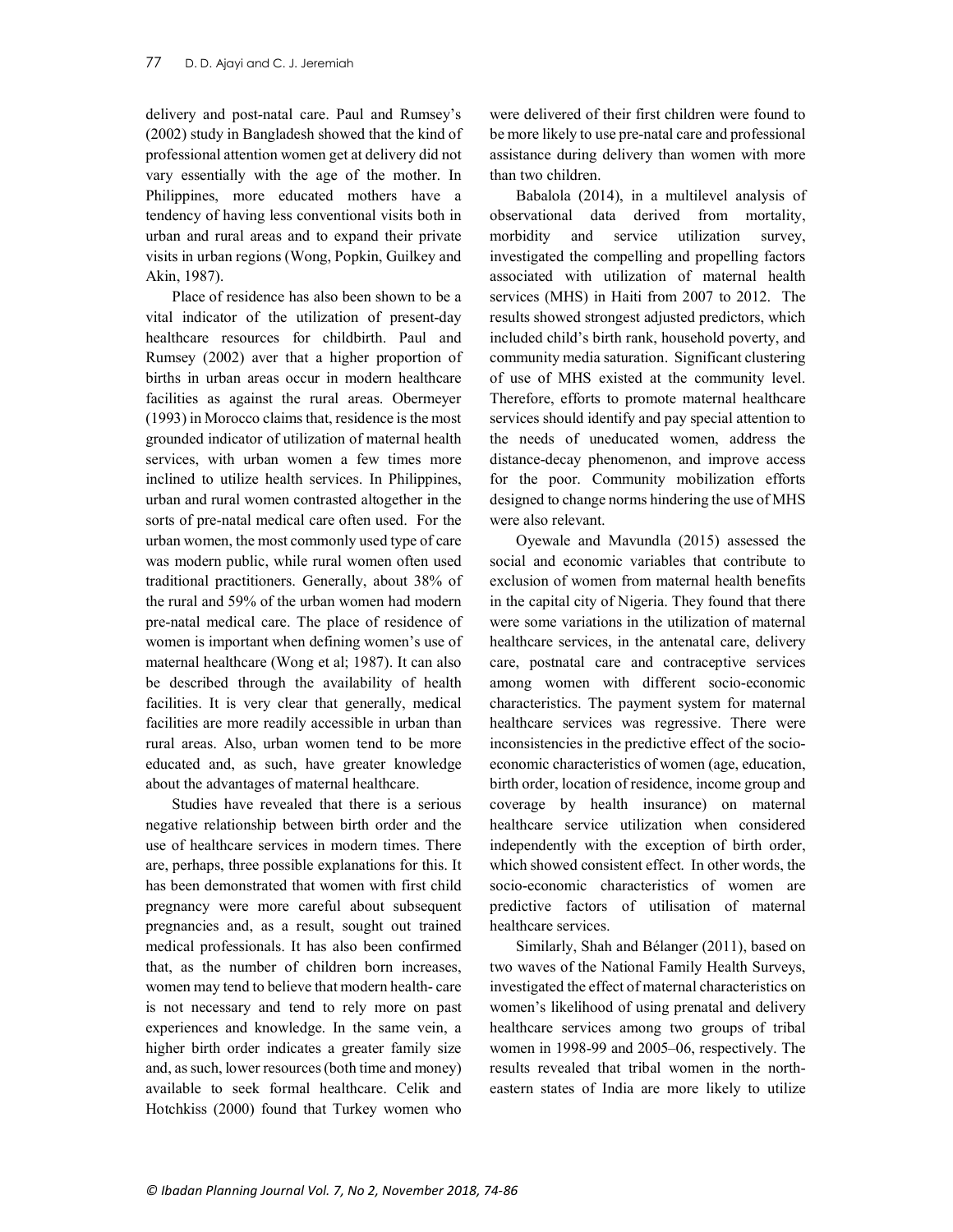maternal healthcare facilities compared to those in the central states of the country.

Abor and Nkrumah (2011) examined the socioeconomic indicators of maternal healthcare utilisation and variation in the utilisation of maternal health services over time in the 21st century Ghanaian society. They discovered a low use of prenatal care and that delivery at a health facility and postnatal care resulted in reduction in the use of such services over time. Accesses to health facilities, household wealth, residence, ethnicity, geography, age, and education among other characteristics were identified as important socio-economic factors influencing utilization of maternal health services. Education, residence and accessibility to health facilities were important denominators to inter-period changes in the utilization of maternal health services. Moerover, Chubike and Constance (2013) found maternal age, parity and number of living children to have significant effect on maternal utilization of health services while maternal occupation and husband educational level do not have significant effect.

Investigating the effect of demographic and socio-economic factors on the utilization of maternal healthcare services using the 2006 Uganda Demographic Health Survey, Sabiti, Amoateng and Ngake (2014) concluded thus:

…three indicators of maternal health care services were examined, namely visits to antenatal clinic, tetanus toxoid injection and place of delivery. It was found that urban women are more likely compared to their rural counterparts to use antenatal care services, receive tetanus toxoid injection and deliver babies in public health facilities. The same positive relationship was observed between a woman's educational background and visit to antenatal care clinic, place of delivery and tetanus toxoid injection.

Pandey and Karki (2014), showed that in central Nepal, although more than half of the women of childbearing age were not aware of the outcomes of lack of antenatal care, age, education, income, type of family had a strong relationship with the attendance at antenatal care service. In other words, socio-demographic, cultural, and service availability as well as accessibility influence the use of maternal health services.

Chomat, Solomons, Montenegro, Crowley and Bermudez (2014) revealed that, in Quetzaltenango, extreme poverty, poor education, and poor access to

basic resources were prevalent among pregnant and breastfeeding women. Out of 100 women aged 14– 41 years old, 33% did not use the formal healthcare for antenatal care, while the majority consulted traditional birth attendants. Only 13% delivered in hospitals. Lower socio-economic status and lack of fluency in Spanish, socio-economic disparities, ethnic and linguistic differences, and poor access to basic resources were found to be a barrier to access and utilization of health facilities.

Mluleki and Sathiya (2015), used qualitative methods to examine the socio-demographic determinants of maternal healthcare utilization in Mdantsane, a township in the Eastern Cape Province of South Africa. The results suggested that lack of awareness about the maternal health services offered within the public health system is an important determinant of the frequency in which maternal health services are used. The study concluded that most health professionals and patients (women) are not aware of the available maternal health services, and the lack of awareness leads to a minimal utilization of such services.

### 3. Knowledge, Attitudes and Practices of Maternal Healthcare Services among Reproductive-age Women

Knowledge, attitudes and practices of maternal healthcare services among reproductive age women have been well documented in the literature (Prabir, Debasis and Debidas 2011; Ajediran, Augustine, Jonathan and Hughton 2013; Adeusi, Adekeye and Ebere 2014). These authors argue that socioeconomic factors significantly influence antenatal coverage, knowledge, attitude and practices. Given this, they note that initiatives should be taken at government and non-government levels to increase knowledge, attitude and practices for the improvement of antenatal and delivery practices to develop a sound health for future generations. Also, there is urgent necessity to provide women with the appropriate health education to enable them to make informed decisions concerning their health and that of their children.

Health and nutrition knowledge attitudes and practices of pregnant women attending and those not attending antenatal care (ANC) clinics in Western Kenya were studied by Perumal, Cole, Ouedraogo, Kirimi, Cornelia, Low, Levin, Kiria, Kurji and Oyunga (2013). The results showed that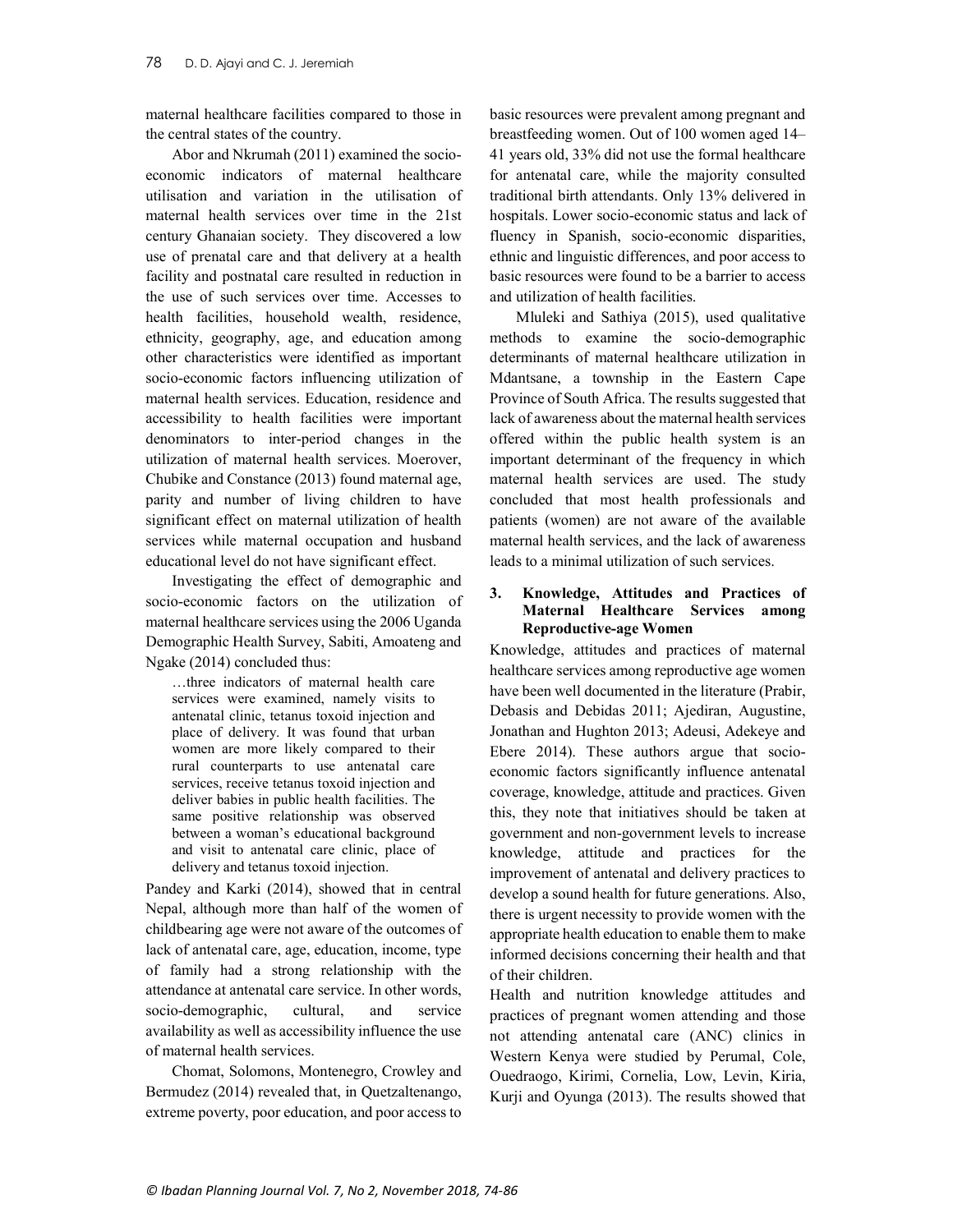nutrition knowledge, attitudes, and dietary diversity score (DDS) were not significantly different between ANC clinic attending and non-attending women. Among women who attended ANC clinics, 82.6% received malaria and or anthelmintic treatment, compared to 29.6% of ANC clinic nonattendees. Higher number of ANC clinic visits and higher maternal education level were significantly positively associated with maternal health knowledge. Substantial opportunities exist for antenatal Knowledge Attitude and Practice (KAP) improvement among women in Western Kenya, some of which could occur with greater ANC attendance. Further research is needed to understand multi-level factors that may affect maternal knowledge and practices.

Olugbenga-Bello, Asekun, Adewole, Adeomi and Olarewaju (2013), examined men's perception, attitude and involvement in maternal care using a cross sectional descriptive survey in Osun State, Nigeria. Level of awareness of men about maternal health was found to be high, whereas their involvement in giving care was poor and only about half of them had good attitude towards maternal healthcare. Education and awareness programmes should, therefore, be carried out by governmental agencies and non-governmental organizations to address involvement of men in maternal healthcare. The attitude and socio-cultural practices during pregnancy among women in Akinyele Local Government Area of Oyo State was examined by Ezeama and Ezeamah (2014). The study revealed that the more educated the pregnant women were, the more they registered and attended the ANC. As such, regular health education of pregnant women on how to minimize unhealthy cultural practices was recommended

Kululanga, Sunday, Chirwa, Malata and Maluwa (2012) examined the factors militating against husbands' participation in maternal healthcare in a rural setting in Malawi. They reported thus:

The sex role norms and health system issues were the two main barriers to husband involvement in maternal health care. Therefore, it was suggested that maternal health care services that are essential should be de-feminized in order to create the foundations for a more equal access by both women and men.- p.145.

Barry, Frew, Mohammed, Desta, Tadesse, Akilu, Biadgo, Buffington and Sibley (2014) assessed the impact of community maternal and newborn healthcare on type of birth attendant and completeness of maternal and newborn care received during birth and the early postnatal period in rural communities in Ethiopia. They observed that:

…the Maternal and Newborn Health in Ethiopia Partnership (MNHEP) family meetings complemented routine antenatal care by engaging women and family caregivers in self-care and health care seeking, resulting in greater completeness of care and more highly skilled birth care.-p.44

Ojong, Uga and Chiotu (2015), investigated pregnant women's knowledge and attitude towards focused antenatal care using a descriptive design. Although knowledge towards focused antenatal care was high and attitude was favourable intensive awareness creation on focused antenatal care for pregnant women was recommended. Furthermore, Yar'zever and Said (2013) assessed the knowledge of the utilisation of maternal healthcare services using cross-sectional descriptive study. Knowledge of maternal health facilities and services generally showed that urban and rural reproductive women had extremely sound knowledge of maternal health services and programmes provided by the government, with 99.0% of urban and 82.4% of rural women. Overall, only 63.4% urban and 51.4% rural women utilize health facilities and their programmes. Knowledge of maternal health facilities was higher among those with formal education, high income and younger respondents. Oyewale and Mavundla (2015) cited the work of Butawa, Tukur, Idris, Adiri and Taylor (2010) in Kaduna, Nigeria, who examined the knowledge and perceptions of maternal health. They argued that:

The number of schooling years completed by women influenced their perception and utilization of health care services.-p.2.

# 4. Availability and Accessibility in the Utilisation of Maternal Healthcare Services

Assessing the usage of maternal healthcare involvement in developing climes, Lale and Rosalind (2007) observe that there are variations in the scope, strength and implications of evidence. There are some lines of divergence which are caused by factors associated with healthcare users (for example age, education, medical insurance, clinical risk factors) or to supply of healthcare (for instance clinic availability, and distance to facility), or by an interaction between such factors (for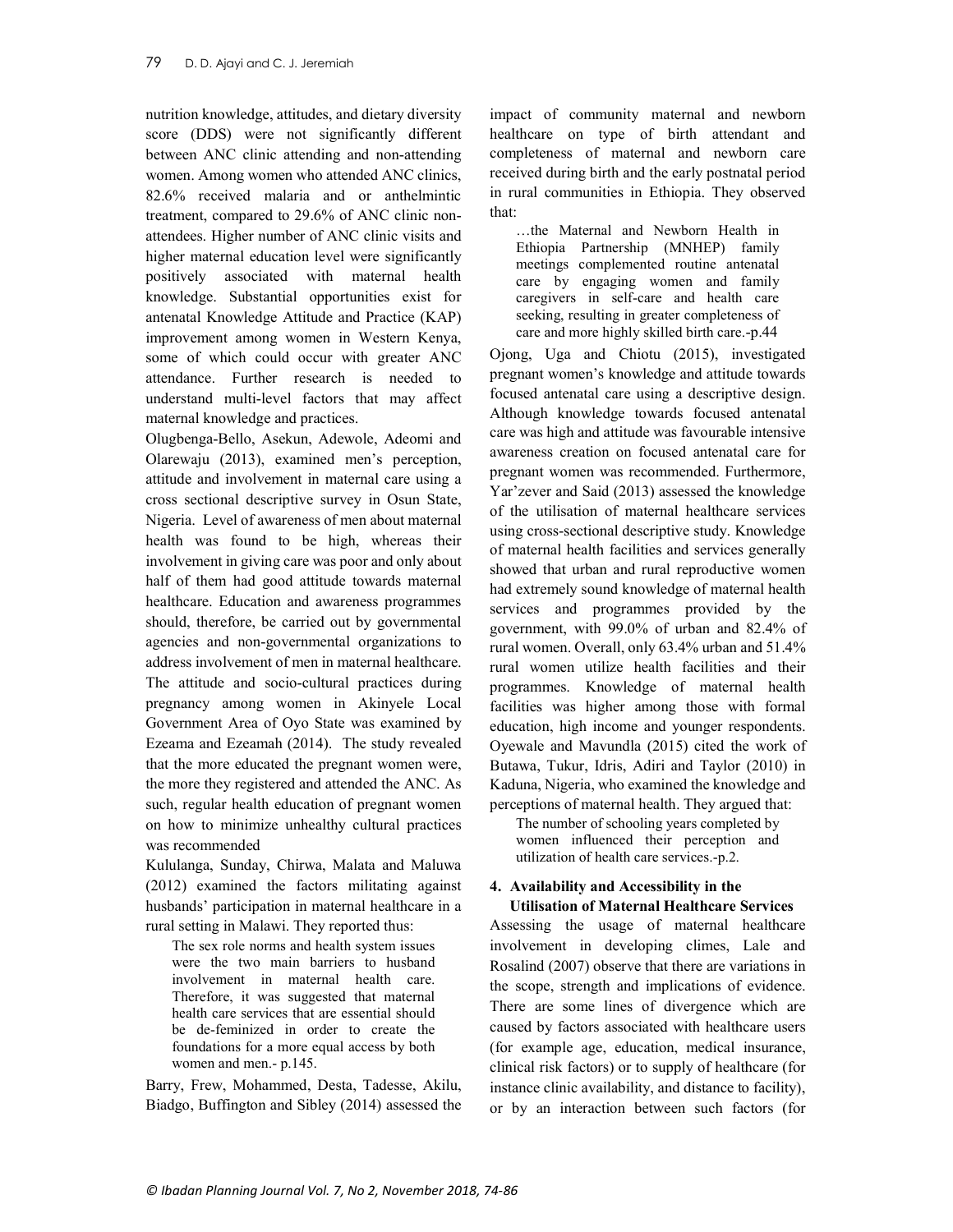example perceived quality of care). The line of divergence is usually framed by contextual issues having links to funding and organization of healthcare or social and cultural dynamics. The evaluation of the context-specific causes of varying use of maternal healthcare, if safe motherhood is to become a reality in developing countries must be attempted.

Nnebue, Ehenebe, Nwabueze, Obi and Ubajaka and IIika (2014) examined constraints to utilisation of maternal health services at the primary healthcare sector. Bad state of roads, lack of transportation and high transportation cost were some of the difficulties experienced before utilizing the facilities. The difficulties experienced at the facilities were inadequate medical equipment, lack of transportation and unavailability of drugs. Apart from antenatal care, other maternal health services were underutilized. The authors note that funding, good access roads, affordable transportation and appropriately integrated services would boost utilization.

Factors related to maternal healthcare services, such as income status, knowledge on danger signs during pregnancy, husband's education and place of delivery were the determinants. Antenatal care (ANC), income status, family size, the women`s time taken to health facility, husband's attendance at ANC with spouse and who decides place of delivery were factors for delivery service utilisation. Postnatal care was associated with place of delivery, knowledge on complicated related pregnancy, from where information is received and knowledge on postnatal care. The proportion of ANC, delivery service, and postnatal care in Northern Ethiopia was, however, fair. Women's own monthly income, husbands' educational status, place of delivery and their knowledge on danger sign that could occur during pregnancy could influence ANC utilisation. The husband's educational status might have an impact on women's decision to deliver at health institution and accompanying of women to ANC by their husbands and their awareness of postnatal care services could influence postnatal care utilisation (Asfawosen, Mussie, Huruy and Wondeweson, 2014). To Okeshola and Sadiq (2013), certain contributing factors are associated with home delivery. For instance, access to the socio-demographic characteristics of women who give birth at home is

of major consideration. Effective interventions to promote maternal health service utilisation should target the underlying individual, household, community and policy-level factors.

Similarly, in their investigation of the level of awareness and barriers to utilisation of maternal healthcare services among reproductive age women (15 to 45 years) in Bayelsa State, Onasoga, Osaji, Alade and Egbuniwe (2014), reported that:

The majority of the respondents [182] (94.8%)] were aware of maternal health services but only a small number [8 (5.2%)] actually knew the main services rendered at maternal health care services. The major variables associated with barriers to utilisation of maternal health services among respondents were poor knowledge of the existing services, previous bad obstetric history, and attitude of the health care providers, availability, accessibility and husband's acceptance of the maternal healthcare services. Government should therefore fund maternal health services in order to make it affordable, acceptable and available to women. Also nurses should encourage women of reproductive age to utilize maternal health by providing a welcoming and supportive attitude at all contacts.-p.10

Ugal, Ushie, Ushie and Ingwu (2012), in a study on maternal healthcare in Cross River State, Nigeria revealed that maternal health facilities are available in the state but that most of them did not satisfy the international standards for both basic essential obstetrics care and comprehensive essential obstetrics care. Besides, certain constraints impeded the utilisation of health facilities. These according to them were health cost, culture and decision-making issues. There was a significant association between utilisation of maternal health facilities and the success rate of maternal health and live birth outcomes. The upgrading of maternal health facilities in all areas is relevant to improving maternal health outcomes.

Worku, Yalew and Afework (2013) evaluated the factors responsible for the effective utilisation of skilled maternal care in the North-western part of Ethiopia. They assessed the consequence of individual, communal, and health facility characteristics in the utilisation of antenatal, delivery, and postnatal care by a skilled provider. They found that: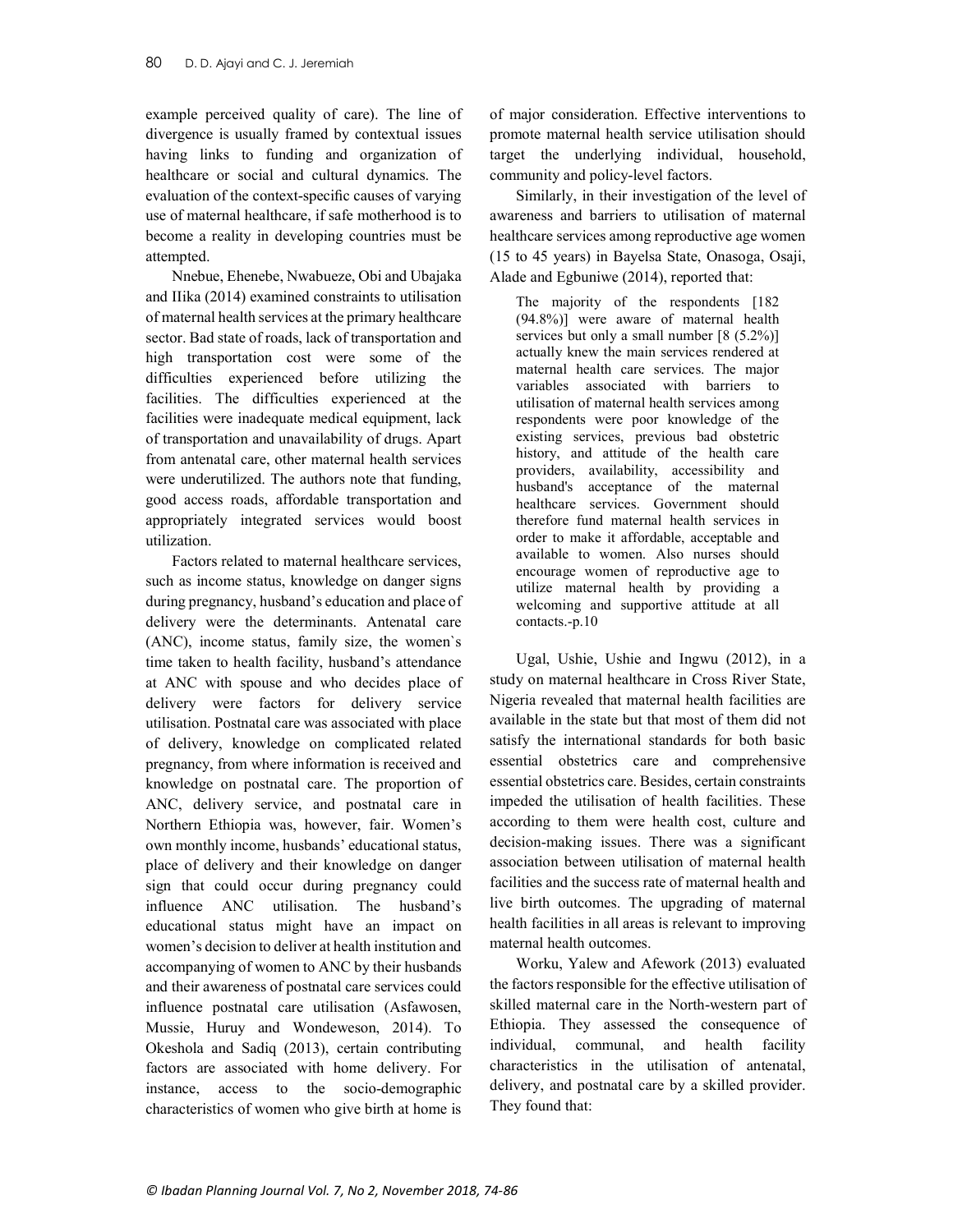…about 32.3%, 13.8% and 6.3% of the women had the opportunity to get skilled providers for their antenatal, delivery and postnatal care respectively. A noteworthy heterogeneity was observed among groups for each indicator of skilled maternal care utilisation. At the individual level, variables related to awareness and perceptions were found to be much more relevant for skilled maternal service utilisation. Preference for skilled providers and previous experience of antenatal care were consistently strong predictors of all indicators of skilled maternal health care utilisations. Birth order, maternal education, and awareness about health facilities to involve skilled professionals were unswervingly strong predictors of skilled antenatal and delivery care use. Mutual factors were relevant for both delivery and postnatal care, while the features of a health facility were more pertinent for use of skilled delivery care than other maternity services. Factors operating at individual level play a significant role in determining utilisation of skilled maternal health services. Involvements to make better community consciousness and perception about skilled providers and their care, ensuring the seamless performance of health care facilities have been well thought-out crucial to improve skilled maternal services and such interventions should target underprivileged .-p.1

In South Africa there are disparities with regard to access to and use of maternal health services. Silal, Penn-Kekana, Harris, Birch and Mclntyre (2012) examined the phenomenon of affordability, availability and acceptability obstructions to obstetric care from the viewpoints of women who had in recent times used or attempted to use these services. It was observed that affordability, availability and acceptability impeded access to obstetric services. They concluded that:

…rural women encountered the utmost obstacles, including extended travel times, highest costs connected with delivery, and lowest ranks of service acceptability, comparative to urban residents. Negative provider-patient exchanges, including staff inattentiveness, turning away women in early-labour, shouting at patients, and insensitivity towards those who had experienced stillbirths, also inhibited access and compromised quality of care. To change towards realizing its MDGs, developing countries cannot just focus on growing levels of obstetric coverage, but must scientifically examine the access restraints facing women during pregnancy and delivery. Additional expectations ought to be met to respond to these "patient-oriented" barriers by refining how and where services are provided, mostly in rural areas and for poor women, as well as changing the attitudes and actions of health care providers.- p.1

With respect to India, Bredesen (2013) posits that the ability of women to utilize healthcare services in rural communities is directly linked with low access to healthcare resources and inadequate educational resources, distance, cost of transportation, cultural, religious, and family factors. He adds that, when women's perspectives are properly construed and understood, there will be a kind of reduction in the barriers to health care during pregnancy and childbirth.

Corroborating Bredesen's argument, Babalola and Fatusi (2009), assert that individual, household, community and state-level factors are the crucial element that influence maternal health in different parts of south-western Nigeria. They indicated that:

…almost three-fifths (60.3%) of the mothers used antenatal services at least once during their most recent pregnancy, while 43.5% had skilled attendants at delivery and 41.2% received postnatal care. There are cohesions and differences in the predictors of the three indicators of maternal health service utilisation. Education is the only individuallevel variable that is steadily a substantial predictor of service utilisation, while socioeconomic level is a consistent significant predictor at the household level. At the community level, urban residence and community media saturation are dependably strong predictors. In disparity, some factors are significant in predicting one or more of the indicators of use but not for all. These varying predictors include specific discrete level variables (the woman's age at the birth of the last child, ethnicity, the notion of ideal family size, and approval of family planning), a community-level variable (prevalence of the small family norm in the community), and a state-level variable.- p.1

Adopting a similar methodological approach Envuladu et al. (2013) found that the cost of hospital bill (93.6%), unexpected labour (75%), unfriendly attitude of health care workers (61.4%), distance to health care centres (36.4%), and failure to book for ANC (10.7%) were some of the factors that determine the choice of a place of delivery among pregnant women in Jos Plateau, central Nigeria. They submit that in order to reduce child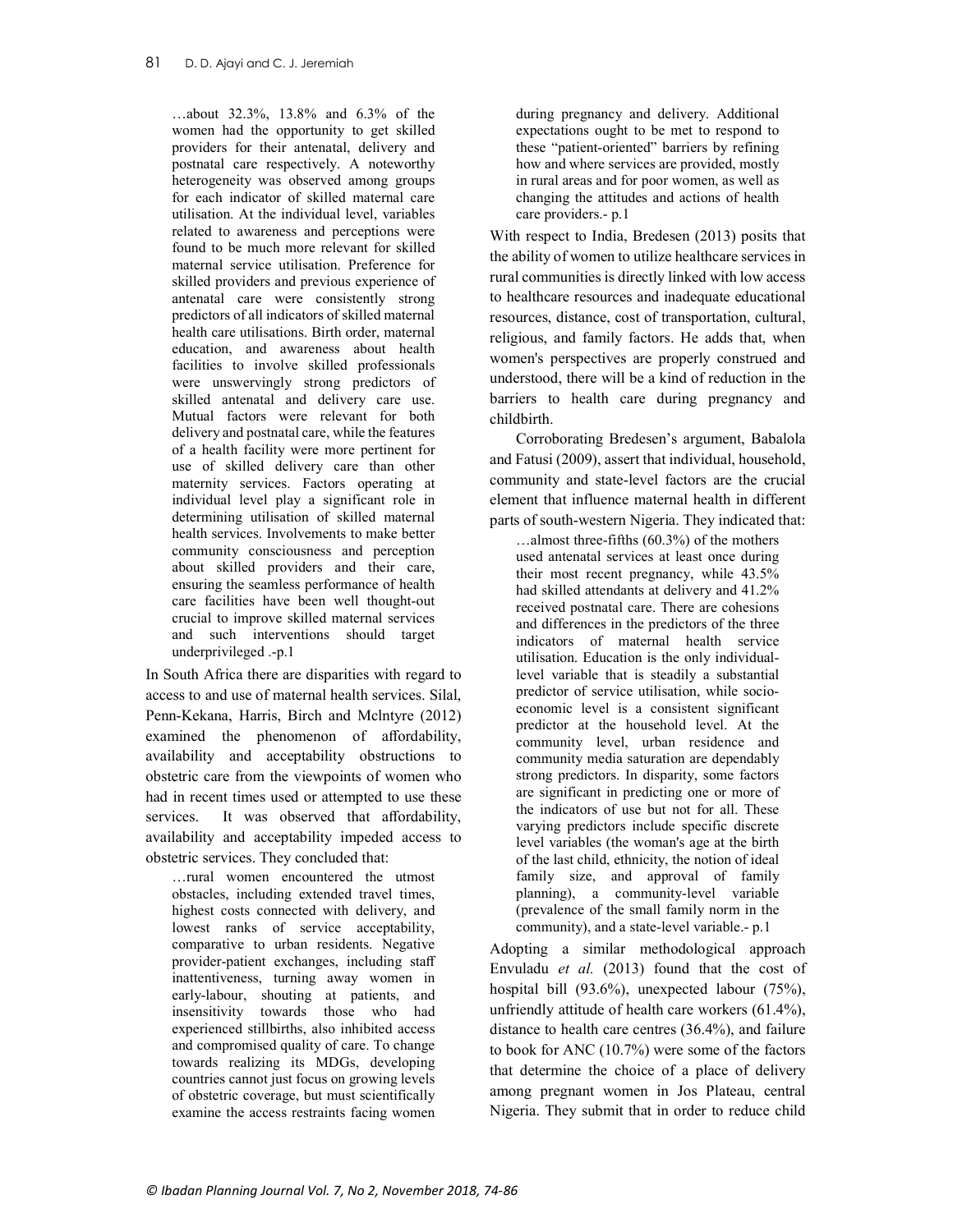morbidity and mortality rates and refine maternal health, important consideration must be given to factors like female education and empowerment, attitude of health care workers and distance of health facilities to the people in most communities. These, according to them, will enhance the attainment of millennium development goals.

Yiran, Teye and Yiran (2014), using mixed methods, examined accessibility of maternal healthcare by migrant female headporters in Accra, Ghana. The findings revealed that factors affecting accessibility of maternal health services are geographical accessibility, financial accessibility, acceptability, constant shortage of medicines in the hospitals and many others. It was therefore suggested that government should increase the number of health facilities as well as strengthen the National Health Insurance Scheme so as to increase access to healthcare by this vulnerable and poor group of people.

Bhattacherjee, Datta, Bikash and Chakraborty (2013), assessed the status of maternal healthcare services and associated factors among recently delivered women in India. They assessed the extent of utilising maternal healthcare services including antenatal care during pregnancy, providing of safe delivery and postnatal care after delivery. The important factors associated with low utilisation of services were belonging to Islam, scheduled tribe, lower socio-economic status, and lower literacy level of both the husband and the wife. The major barrier towards utilisation of these services was ignorance closely followed by distance to the healthcare centre. The study provided new insights for policy makers to mobilise funds for achieving the best possible quality of maternal and child health services.

Lubbock and Stephenson (2008) have also established the fact that procrastination in seeking maternal healthcare amid pregnancy is affected by poor access to care and economic barriers as well as individual and community knowledge and reception of maternal health services. The support given by men to their wives during pregnancy, earlier maternal healthcare experiences, and the level of communication with other women and health workers affect women's decisions to seek maternal healthcare services. Available evidence indicates that in order to improve maternal health outcomes in developing nations, interventions must be applied

at a hierarchy of levels: individual, household, and community.

According to Akpenpuun (2013), some sociocultural factors impact the utilisation of maternal and child healthcare services in some local government areas of Benue State in North-central Nigeria. The level of education of mothers' patriarchal family system, cultural beliefs and economic status of the family are the salient features whose influence on the level of utilisation of maternal and child healthcare services cannot be ignored. In their analysis on the rate of utilisation of maternal health services in the Indian city of Nepal, Baral, Lyons, Skinner and Van (2012), confirmed that educated and enlightened women, who live in urban areas and central and western regions of Nepal and who are in comfortable households, are more likely to use maternal health services than others. Also, women who have more than three living children are less likely to use maternal health services than others in the same city.

Azuh, Fayomi and Ajayi (2015), argue that the husband's perception of pregnancy complications, age at marriage, family type, treatment place decision among other factors are the essential determinants of the utilisation of healthcare services by mothers. Singh et al, (2014) equally affirms that there is a considerable amount of variation in use of maternity care as a result of factors like educational attainment, household wealth, religion, parity and place of residence. They noted that the encouragement of the use of family planning, female education and higher age at marriage, training susceptible groups, involving media and grassroots-level workers and collaboration between community leaders and healthcare system are important strategies for improving the usage of maternity services among urban adolescents.

Some scholars have also noted that the availability and accessibility in the utilisation of maternal healthcare services determines the extent to which maternal health services are utilized (see Ganle et al., 2014; Wilnda, Oyerinde, Putoto, Lochoro, Dall, Manenti, Segafredo, Atzori, Criel, Panza and Quaglin, 2015). Findings from these scholars indicated that policy interventions should centre on age differentials in use of maternal and child health services. The implication of this submission is that women with higher parities and those in rural areas with poor income are more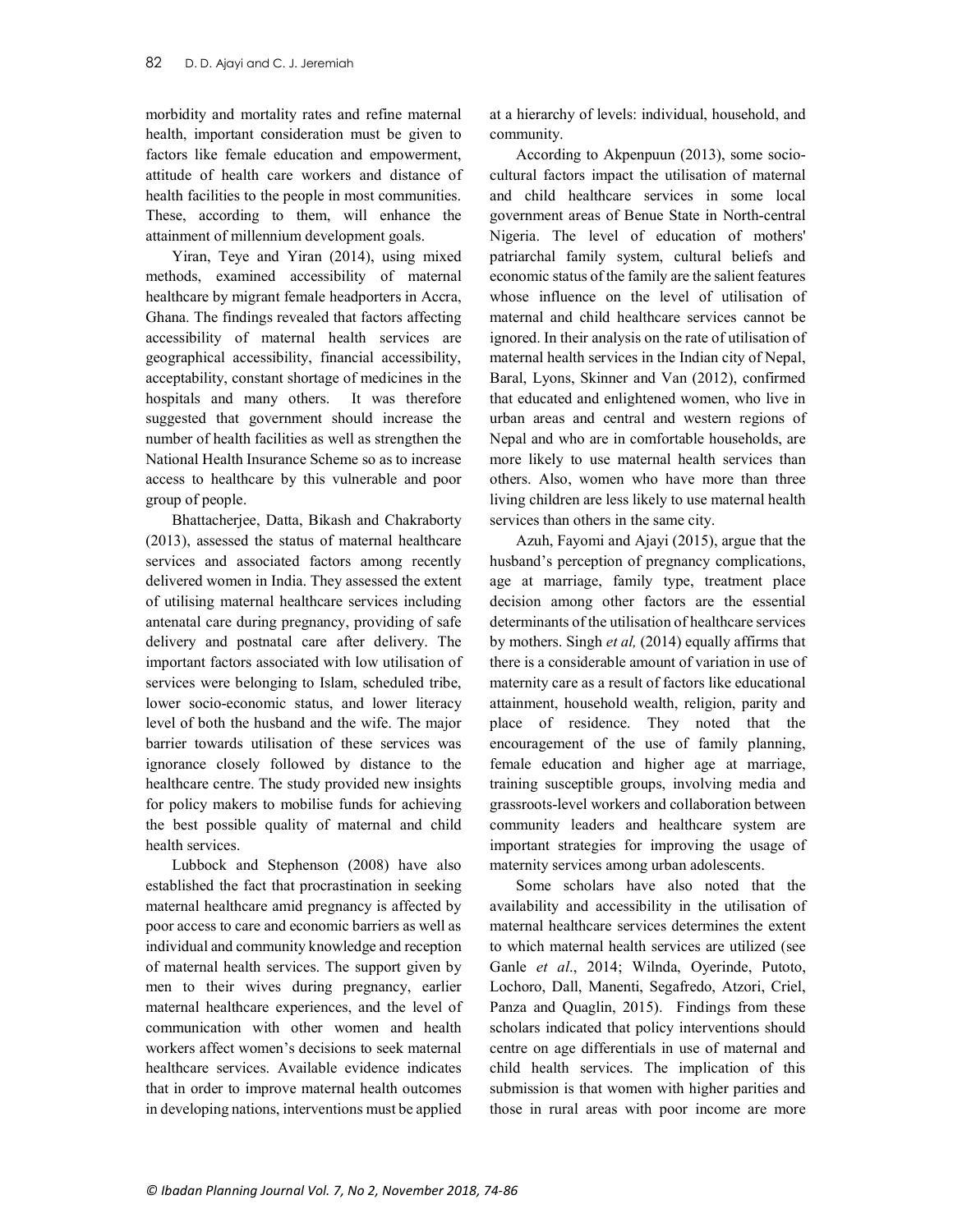susceptible to the problem of poor maternal healthcare utilization. It has also been shown from findings that there is need to increase the availability and accessibility of skilled birth care, address the low utilisation of maternity services and improve the quality of care rendered.

# 5. Preference in the Utilisation of Maternal Healthcare Facilities

Preference in the utilisation of maternal healthcare are facilities has attracted the attention of several researchers. Cheptum (2014) and others, working on barriers to access and utilization of maternal and infant health services in Migori Kenya, stated that, although there are some barriers to access to and utilisation of maternal and infant health services, gradual access and utilisation of these service requires concerted efforts by the community and the government in policy making.

Interrogating the problems of utilising maternal healthcare services in Nigeria, Ajaegbu (2013) found that three-quarters of women testified that they had at minimum one problem in accessing healthcare in some parts of the Nigerian polity given that 56% of the women were of the opinion that getting money for treatment was a grave impediment militating against easy access to healthcare services. Apparently, inadequate fund for treatment constitutes a serious impediment to easy access to maternal healthcare services in Nigeria. Other problems such as transportation and distance to hospitals pose great challenge to accessing maternal health care services in rural areas of Nigeria. Considering the problems of accessibility to maternal healthcare services in Uttarakhand, Chimankar and Sahoo (2011) submit:

…the educational level of women, birth order and wealth index are significant predictors in explaining ante-natal and delivery care. Adjusting the effect of other variables, the predictive power of women's educational level, wealth index have been definitely associated with antenatal care and also delivery care.- p.209

Kou, Poon,Tse, Mak and Leung (2015) found that knowledge and future preference of Chinese women in the utilisation of a public hospital in Hong Kong to other maternal healthcare facilities was based on perception and level of education. More information should be provided by health care

professionals in order to facilitate an informed choice by patients.

# 6. Effects of Geographical Factors on Maternal Health-seeking Behaviour

The literature suggests that distance and other geographical factors are often regarded as major intervening traits for access to medical care and resultant health outcomes (see Peters, Anu, Gerry, Damain, William and Rahman, 2008; Cromley and Cromley, 2009). Studies in developing nations have revealed that the deplorable condition of many roads and poor communication network, particularly in the poor, remote and adverse physiography constrain access to healthcare and results in poor health outcomes (see Baker and Will, 2000; Rahman and Devid, 2000; Gupta, Pascal, Khassoum and Mario, 2003, Peters et al., 2008).

Some scholars have faulted the theory of geographical determinism when considering the issue of accessibility to maternal healthcare services in some climes. Scholars who subscribe to this strand of thought argue that the role of geographical accessibility differ with regard to the perceived health needs, where the population that has a higher perceived need for services gets less swayed by geographical inaccessibility (see Arcury et al., 2005, Furuta and Salway, 2006). For instance, studies on India and other developing nations (Arcury, Wilbeth, John, Jill and Jamie, 2005; Furuta and Salway, 2006) suggest the fact that for child birth and maternal health needs in particular, the role of geographical accessibility gets overshadowed by the tradition linked to it. Okafor (1982), found in the study of spatial location and utilisation of health facilities in defunct Bendel State, Nigeria, that utilisation of health facilities is closely bound to their location, since distant location implies a higher delivery price of health services. Stock (1983) found that the effects of distance decay on utilisation levels varied according to type of facility, social and demographic variables and illness. Although, the per capita consumption of healthcare decreased exponentially, concentric bound villages showed great disparities in utilisation rates, which were only partly attributed to distance. In the same vein, Buor (2004) is of the opinion that the fundamental issues impacting health services are: distance, education, income, service costs, insurance status, residential status and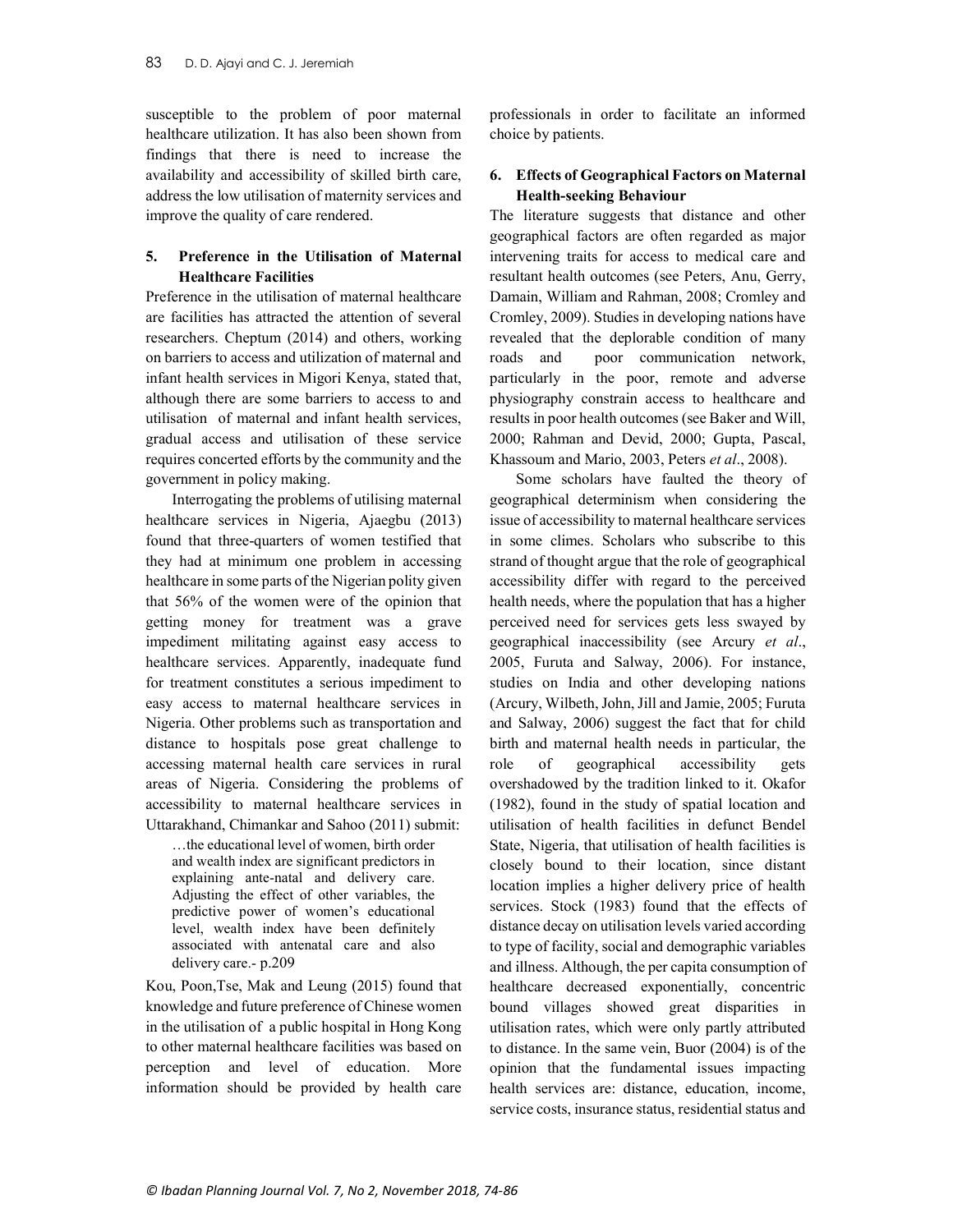attitude of medical staff. Poverty, literacy, poor physical access, poor access of insurance, place of residence and attitude of medical staff are the forces that influence access to health services in many parts of sub-Saharan Africa.

### 7. Summary and Conclusion

The paper examines the availability, accessibility and health-seeking behaviour of women of childbearing age. Specifically, an examination of the literature on the subject of discussion is done. Critically examined are the socio-economic factors in maternal health-seeking behaviour. Knowledge, attitudes and practices of maternal healthcare services among reproductive-age women are also reviewed. Availability and accessibility in the utilisation of maternal health- care services is equally examined not leaving out preference in the utilisation of maternal health care facilities. The effects of geographical factors on maternal health-seeking behaviour.

Evidently, the literature is rich on availability, accessibility and health-seeking behaviour of women of childbearing age, it is however not clear which of these factors are more significant in the determination of availability, accessibility and health seeking behaviour among women of childbearing age especially in rural areas.

### References

- Abor, P. A., and Nkrumah, G. A. (2013). The Socioeconomic Determinants of Maternal Health Care Utilisation in Ghana. International Journal of Social Sciences, 38(7),628-648.
- Adeusi, S., Adekeye, O. A and Ebere, L. (2014). Predictors of Maternal Health as Perceived by Pregnant Women in Eti-Osa, Lagos State, Nigeria. Journal of Education and Practice, 5(18):125-131.
- Ajaegbu, O.O. (2013). Perceived Challenges of Using Maternal Health Care Services in Nigeria. Arts and Social Sciences Journal. 7 pages, Article ID: ASSSJ-65.
- Ajediran,I. B., Augustine, A. A., Jonathan, N.Q., and Hughton, A. (2013). Knowledge of Pregnant Women about Birth Defects. BMC Pregnancy and Childbirth, 13(45). Retrieved from: http://www.biomedcentral.com/1471-2393/13/45. Downloaded October, 2015.
- Akpenpuun, J. R., (2013). The Socio-Cultural Factors Influencing the Ultilization of Maternal and Child Healthcare Services in Kwande Local Government Area of Benue State, Nigeria. International Journal of Humanities and Social Science Invention, 2(7):17-20. www.ijhssi.org. Downloaded October, 2015.
- Arcury, T.A., Wilbert, M.G., John, S.P., Jill, S and Jamie, P. (2005). The Effect of Geographical and Spatial

Behaviour on Healthcare Utilization among the Residents of a Rural Region. Health Service Research, Vol. 40 (1): 135-156.

- Asfawosen, A., Mussie, A., Huruy, A., and Wondeweson, T. (2014). Factors Associated with Maternal Health Care Services in Enderta District, Tigray, Northern Ethiopia: A cross sectional study. American Journal of Nursing Science, 3(6):117-125.
- Azuh, D., Fayomi, O. and Ajayi, L. (2015). Socio-cultural Factors of Gender Roles in Women's Healthcare Utilization in Southwest Nigeria. Open Journal of Social Sciences, 3:105-117. Retrieved from:http://dx.doi.org/10.4236/jss.2015.3401. Downloaded October 2015.
- Babalola, S., and Fatusi, A., (2009).Determinants of Use of Maternal Health Services in Nigeria – Looking beyond Individual and Household Factors. BMC Pregnancy and Childbirth 2009, 9(43):1-13. Retrieved from: http://www.biomedcentral.com/1471-2393/9/43. Downloaded October, 2015.
- Babalola, S.O. (2014). Factors Associated with the Use of Maternal Health Services in Haiti: a Multilevel Analysis. Pan American of Public Health, 36(1):1–9.
- Baker, P. and Will, G. (2000). Physical Access to Primary Healthcare in Andean Bolivia. Social Science and Medicine, Vol 50 (9): 1177-1188.
- Baral,Y. R., Lyons, K., Skinner, J. O., and Van Teijlingen, S., (2012). Maternal Health Services Utilisation in Nepal: Progress in the New Millennium. Health Science Journal, 6 (4): 618-633.
- Barry, D., Frew, A. H., Mohammed, H., Desta, B. F., Tadesse, L., Aklilu,Y., Biadgo, A., Buffington, S. T. and Sibley, L. M., (2014). The Effect of Community Maternal and Newborn Health Family Meetings on Type of Birth Attendant and Completeness of Maternal and Newborn Care Received During Birth and the Early Postnatal Period in Rural Ethiopia. Journal of Midwifery & Women's Health, 59(1):44–54.
- Bhattacherjee, S., Datta1, S., Bikash, J. S., and Chakraborty, M., (2013).Maternal Health Care Services Utilization in Tea Gardens of Darjeeling,India. Journal of Basic and Clinical Reproductive Science, 2(2):77-84.
- Bloom, SS, Wypij, D and Gupta, M. D. (2001), Dimensions of Women's Autonomy and the Influence on Maternal Healthcare Utilization in a North Indian City, Demography, Vol. 38, No. 1, pp. 67-78.
- Bredesen, B. A. (2013).Women's Use of Healthcare Services and Their Perspective on Healthcare Utilization during Pregnancy and Childbirth in a Small Village in Northern India. American International Journal of Contemporary Research, 3(6): 1-9.
- Butawa, N. N., Tukur, B., Idris, H., Adiri1, F., and Taylor, K. D., (2010). Knowledge and Perceptions of Maternal Health in Kaduna State, Northern Nigeria. African Journal of Reproductive Health, 14(3):71-76.
- Caldwell, J.C. (1979). Education Is a Factor in Mortality Decline an Examination of Nigerian Data, Population Studies, Vol. 33, No. 3, pp. 395-413.
- Celik, Y and Hotchkiss, D.R.(2000), The Socio-economic Determinants of Maternal Healthcare in Turkey, Social Science and Medicine, vol. 50, pp.1797-1806.
- Chakraborty, N., Islam, M. A., Chowdhury, R. I. & Bari, W. (2002), 'Utilization of Postnatal Care in Bangladesh: Evidence from a Longitudinal Study', Health and Social Care in the Community, Vol. 10, No.6, pp. 492- 502.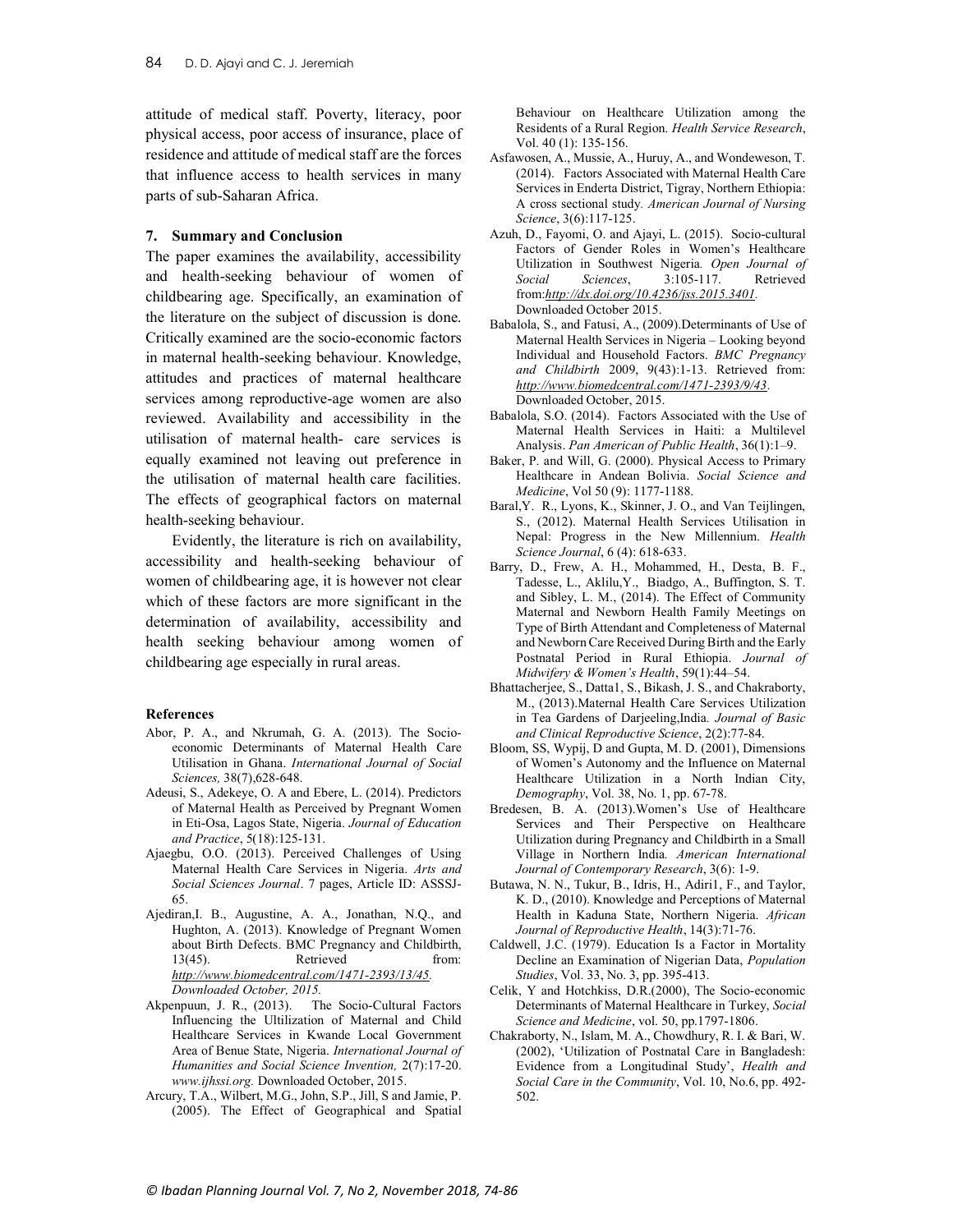- Cheptum, J., Gitonga, M., Mutua1, E., Mukui, S., Ndambuki,J., and Koima, W., (2014).Barriers to Access and Utilization of Maternal and Infant Health Services in Migori, Kenya. Developing Country Studies, 4(15): 48-52.
- Chimankar, D. A., and Sahoo, H., (2011). Factors Influencing the Utilization of Maternal Health Care Services in Uttarakhand. Ethno Med, 5(3): 209-216.
- Chomat, A. M., Solomons, N.W., Montenegro, G., Crowley, C., and Bermudez, O.I., (2014). Maternal Health and Health Seeking Behaviors among Indigenous Mam Mothers from Quetzaltenango, Guatemala. Rev Panam Salud Publica, 35(2):113–220.
- Chubike, N. E., and Constance, I., (2013).Demographic Characteristics of Women on the Utilization of Maternal Health Services at Abakaliki Urban. International Journal of Nursing and Midwifery,5(8):139-144.
- Cromley, R.G and Cromley, E.K. (2009).Chloropleth Map Legend Design for Visualizing Community Health Disparities. International Journal of Health Geographics. Vol: 8:52.
- Elo, IT (1992), 'Utilization of Maternal Healthcare Services in Peru: the role of Women's Education', Health Transition Review, Vol.2, No.1, pp. 1-20.
- Envuladu, E.A., Agbo, H.A., Lassa, S., Kigbu, J.H. and Zoakah A.I. (2013). Factors Determining The Choice of a Place of Delivery Among Pregnant Women in Russia Village of Jos North, Nigeria: Achieving The MDGs 4 and 5. International Journal of Medicine and Biomedical Research, 2(1): 23-27.
- Ezeama, M.C., and Ezeamah, I., (2014) Attitude and Sociocultural Practice during Pregnancy among Women in Akinyele L. G. A. of Oyo State, Nigeria. Journal of Research in Nursing and Midwifery, 3(1):14-20.
- Furuta, M and Salway, S. (2006). Women's Position within the Household as a Determinant of Maternal Healthcare in use in Nepal.International Family Planning Perspective.Vol 32 (1) 17-27.
- Ganle, J. K., Parker, M., Fitzpatrick, R., and Otupiri, E., (2014) Inequities in Accessibility to and Utilisation of Maternal Health Services in Ghana after User-Fee Exemption: A Descriptive Study. International Journal for Equity in Health, 13(89): 1-19.
- Gupta, N., Pascal, Z., Khassoum, D and Mario, R.P. (2003). Uses of Population Census Data for Monitoring Geographical Imbalance in the Health Workforce: Snapshots from Three Developing Countries. International Journal of Equity in Health.
- Kou, O. K., Poon, C. F.,Tse, W. C., Mak, S. L., and Leung, K. Y. (2015) Knowledge and Future Preference of Chinese Women in a Major Public Hospital in Hong Kong after Undergoing Non-Invasive Prenatal Testing for Positive Aneuploidy Screening: A Questionnaire Survey. BMC Pregnancy and Childbirth, 15(199):1-7.
- Kululanga, L. I., Sunday, J.,Chirwa, E., Malata, A., and Maluwa, A. (2012) Barriers to Husbands' Involvement in Maternal Healthcare in a Rural Setting in Malawi: A Qualitative Study. Journal of Research in Nursing and Midwifery, 1(1):1-10.
- Kyomuhendo, G.B. (2003), Low use of Rural Maternity Services in Uganda: Impact of Women's Status, Traditional Belief and Limited Resources. Reproductive Health Matters, Vol.11, No.21, :16-26.
- Lale, S. and Rosalind, R. (2007) A Systematic Review of Inequalities in the Use of Maternal Health Care in Developing Countries: Examining the Scale of the

Problem and the Importance of Context. Bulletin of the World Health Organization, 85(10):812–819.

- Lubbock, L.A. and Stephenson, R.B. (2008) Utilization of Maternal Health Care Services in the Department of Matagalpa, Nicaragua. Rev PanamSaludPublica, 24(2):75–84.
- Magadi, MA., Madise, NJ. and Rodrigues, R.N.(2000) 'Frequency and Timing of Antenatal care in Kenya: Explaining the variations between Women of Different Communities, Social Science & Medicine, Vol. 51, pp. 551-561.
- Mluleki, T. and Sathiya, S.A. (2015) Maternal Health Care Utilization in the Eastern Cape, South Africa: A Qualitative Investigation. Global Journal of Medical Research, 15(3):64-70.
- Nnebue, C.C., Ebenebe, U.E., Nwabueze, A.S., Obi Okaro, A.C. and Ubajaka,C.F, Ilika, A.L. (2014) Constraints to Utilisation of Maternal Health Services at the Primary Health Care Level in Nnewi, Nigeria. Orient Journal of Medicine, 26 (3-4): 99-106.
- Obermeyer, C.M. (1993) 'Culture, Maternal Healthcare and Women's Status: a comparison of Morocco and Tunisia', Studies in Family Planning, Vol.24, No.6: 354-365.
- Ojong, I. N., Uga, A. L., and Chiotu, C. N. (2015) Knowledge and Attitude of Pregnant Women towards Focused Ante Natal Care Services in University of Calabar Teaching Hospital, Calabar, Cross River State, Nigeria. International Journal of Midwife And Health Related Cases, 1 (1):14-23. Retrieved From: www.eajournals.org. Downloaded October, 2015.
- Okafor, S.I. (1982). Spatial Location and Utilization of Health Facilities. Studies in Third World Societies, 19: 79-98.
- Okeshola, F.B and Sadiq I.T. (2013) Determinants of Home Delivery among Hausa in Kaduna South Local Government Area of Kaduna State, Nigeria. American International Journal of Contemporary Research, 3(5): 78-85.
- Olugbenga-Bello, A. I., Asekun, E. O., Adewole, A. O., Adeomi, A. A., and Olarewaju, S. O., (2013) Perception, Attitude and Involvement of Men in Maternal Health Care in a Nigerian Community. Journal of Public Health and Epidemiology, 5(6): 262- 270.
- Onasoga, A. O., Osaji, T A., Alade O. A., and Egbuniwe, M. C. (2013) Awareness and Barriers to Utilization of Maternal Health Care Services among Reproductive Women in Amassoma Community, Bayelsa State. International Journal of Nursing and Midwifery,  $6(1):10-15.$
- Oyewale, T.O. and Mavundla, T.R. (2015) Socioeconomic Factors Contributing to Exclusion of Women from Maternal Health Benefit in Abuja, Nigeria, 38(1):1-11. Retrieved from: http://dx.doi.org/10.4102/ curationis.v38i1.1272. Downloaded October, 2015.
- Pandey, S., and Karki, S. (2014) Socio-economic and Demographic Determinants of Antenatal Care Services Utilization in Central Nepal. International Journal of MCH and AIDS, 2(2):212-219.
- Paul, B.K. and Rumsey, D.J. (2002), Utilization of Health Facilities and Trained Birth Attendants for Childbirth in Rural Bangladesh: An Empirical Study', Social Science and Medicine, Vol. 54: 1755-1765.
- Perumal, N., Cole, C. D., Ouédraogo, Z. H.,Kirimi, S.,Cornelia, L., Low, J., Levin, C., Kiria. C., Kurji, J. and Oyunga, M. (2013) Health and Nutrition